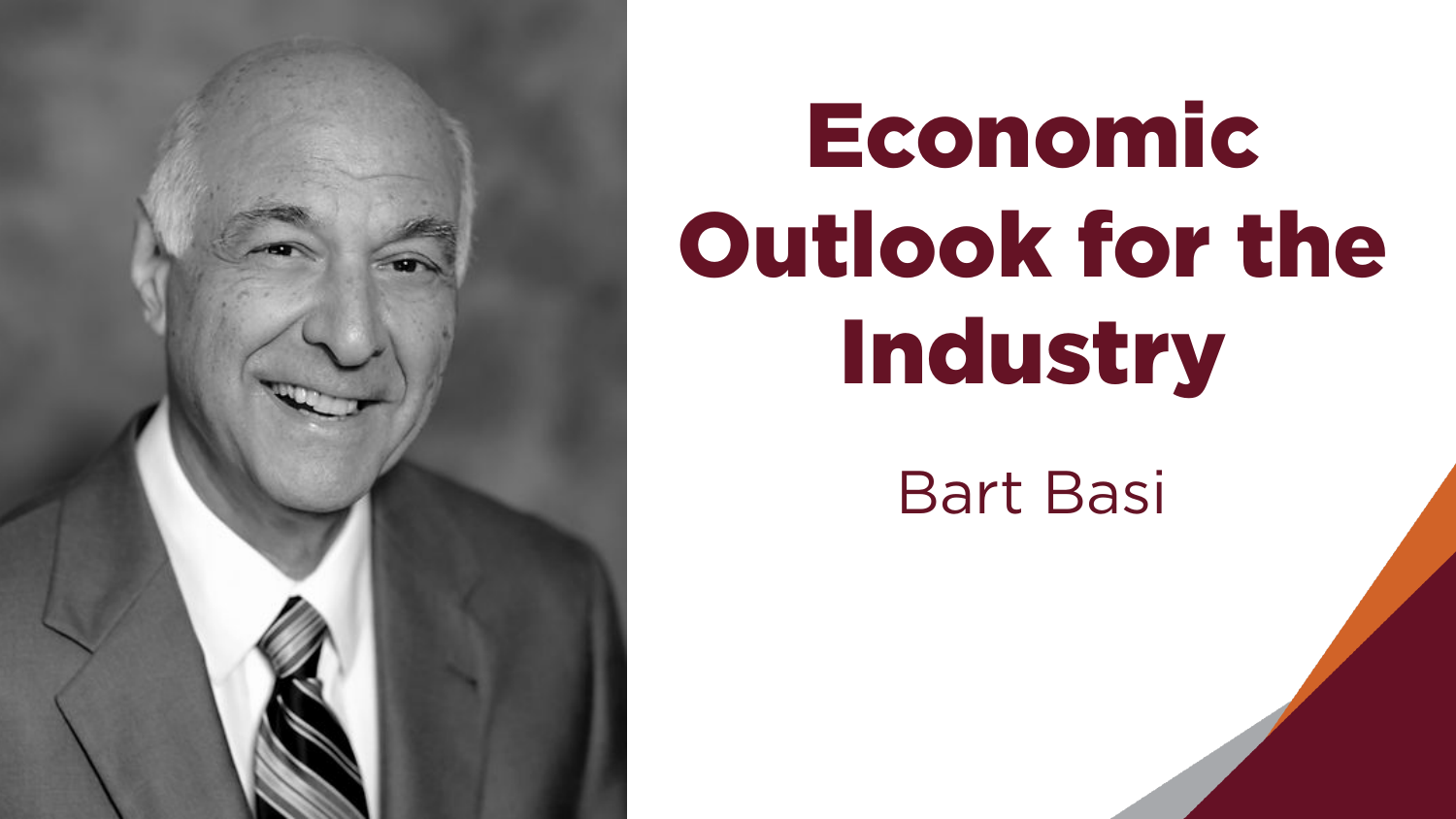

### Dr. Bart Basi

Attorney at Law and Certified Public Accountant Ph.D. in Business Economics Senior Advisor to the Center for Financial, Legal, & Tax Planning, Inc. [bbasi@taxplanning.com](mailto:bbasi@taxplanning.com) (618) 997-3436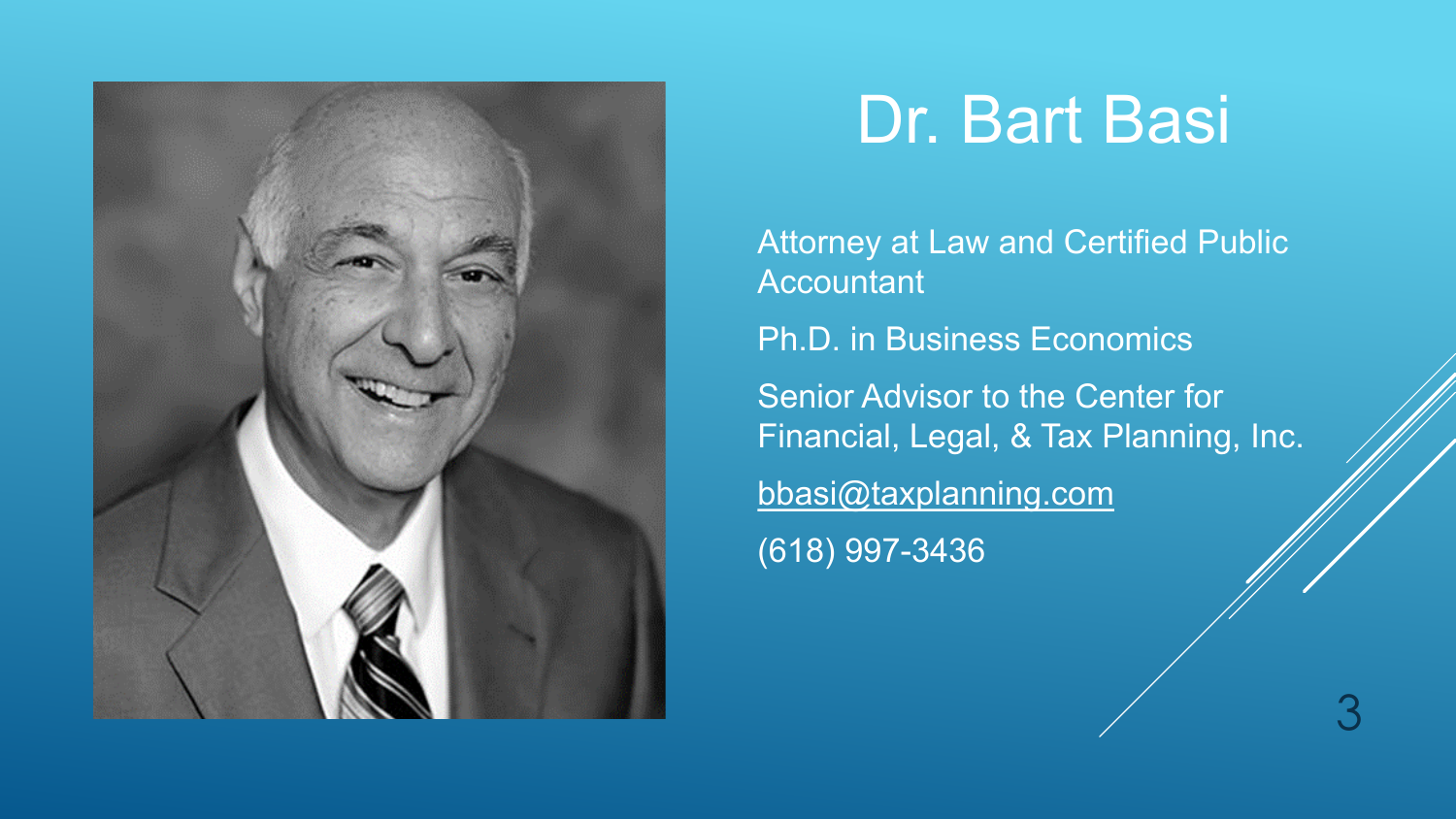### **Topics That Impact Your Industry**

- Federal Reserve Rate Hikes
- Gas Prices
- Supply Chain Issues
- Trucker Shortages
- The Automotive Industry
- State and Federal Legislation
- Insurance Rates
- Push for Public Transportation
- Electric Charging Stations
- Alternative Fuel Sources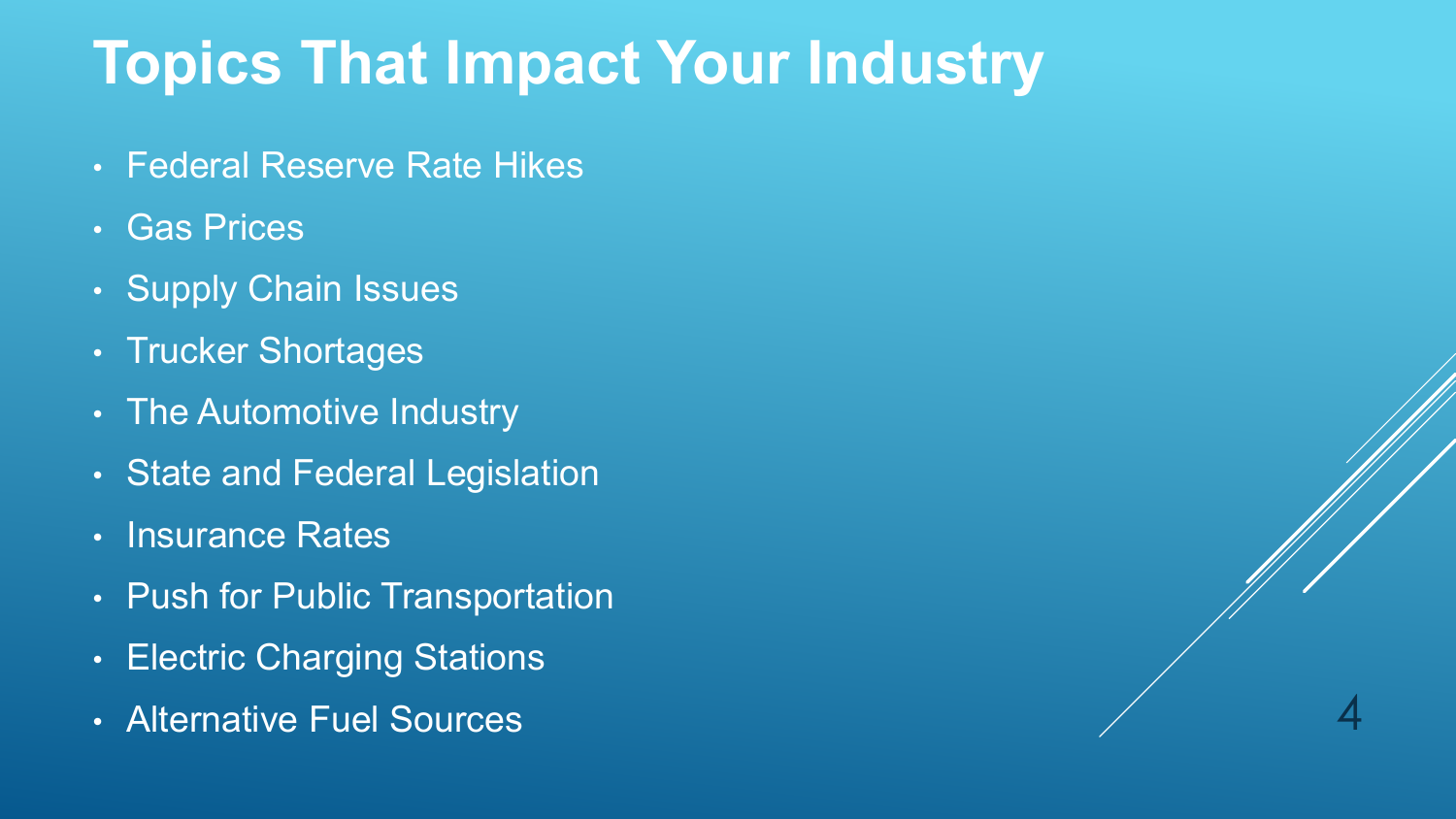# **Federal Reserve Interest Rate Hikes**

- Federal Reserve approved the first increase since 2018
- Estimates that rates will rise 6 more times in 2022
- The Fed approved a 0.25 percentage point rate hike, the first increase since December 2018.
- Officials indicated an aggressive path ahead, with rate rises coming at each of the remaining six meetings in 2022.
- Members also pared expectations for economic growth this year and sharply raised their outlook for inflation.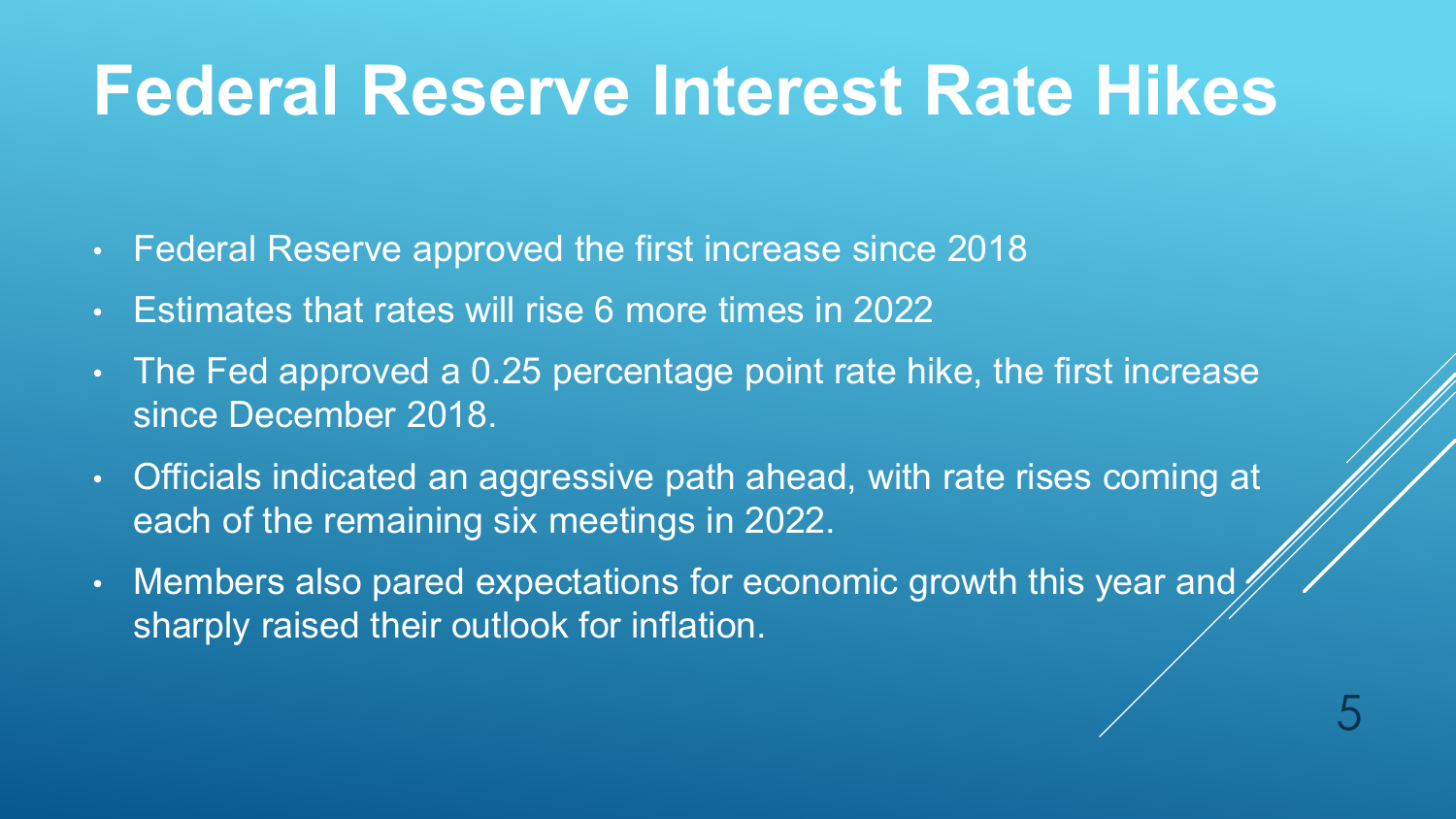

#### **Gas Prices**

- The price of gasoline increased 38.0% in the 12 months ended February compared to the 40.0% annual increase in January, according to the most recent inflation data published March 10, 2022, by the U.S. Labor Department's Bureau of Labor Statistics [\(BLS\)](https://www.bls.gov/cpi/).
	- Gasoline is an important category reported within the BLS's monthly report on consumer inflation, the Consumer Price Index (CPI). "Gasoline (all types)" is listed as a subcategory under the overall "Energy" index for commodities.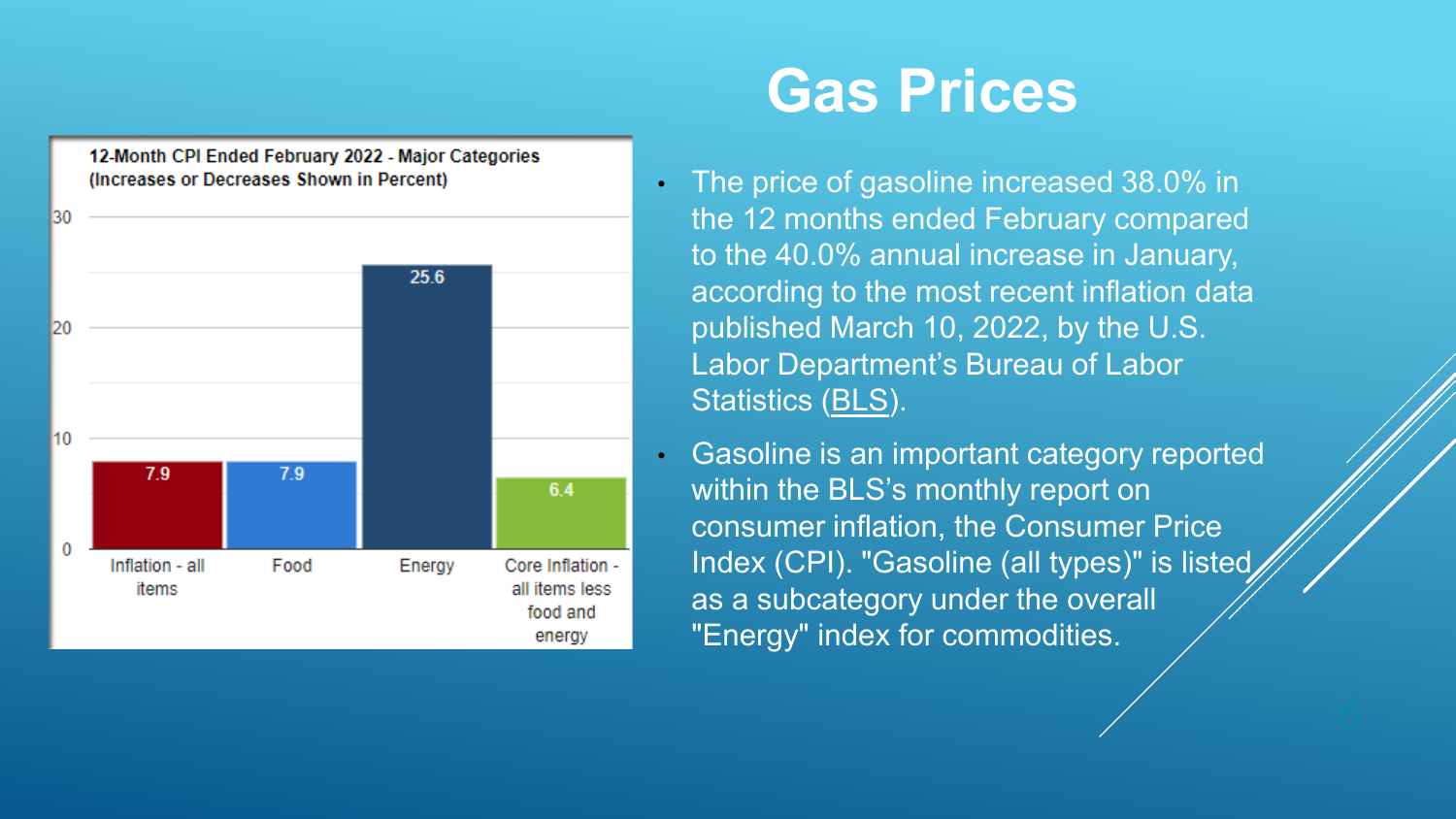# **Trucker Shortages**

- Industry lost 6% of its overall workers since Covid-19 began
- Estimated 80,000 new truckers are needed
- American Trucking Association shortage of 160,000 drivers by 2030, and the need to 1 million new drivers by 2032

8

• Next slide for new trucking laws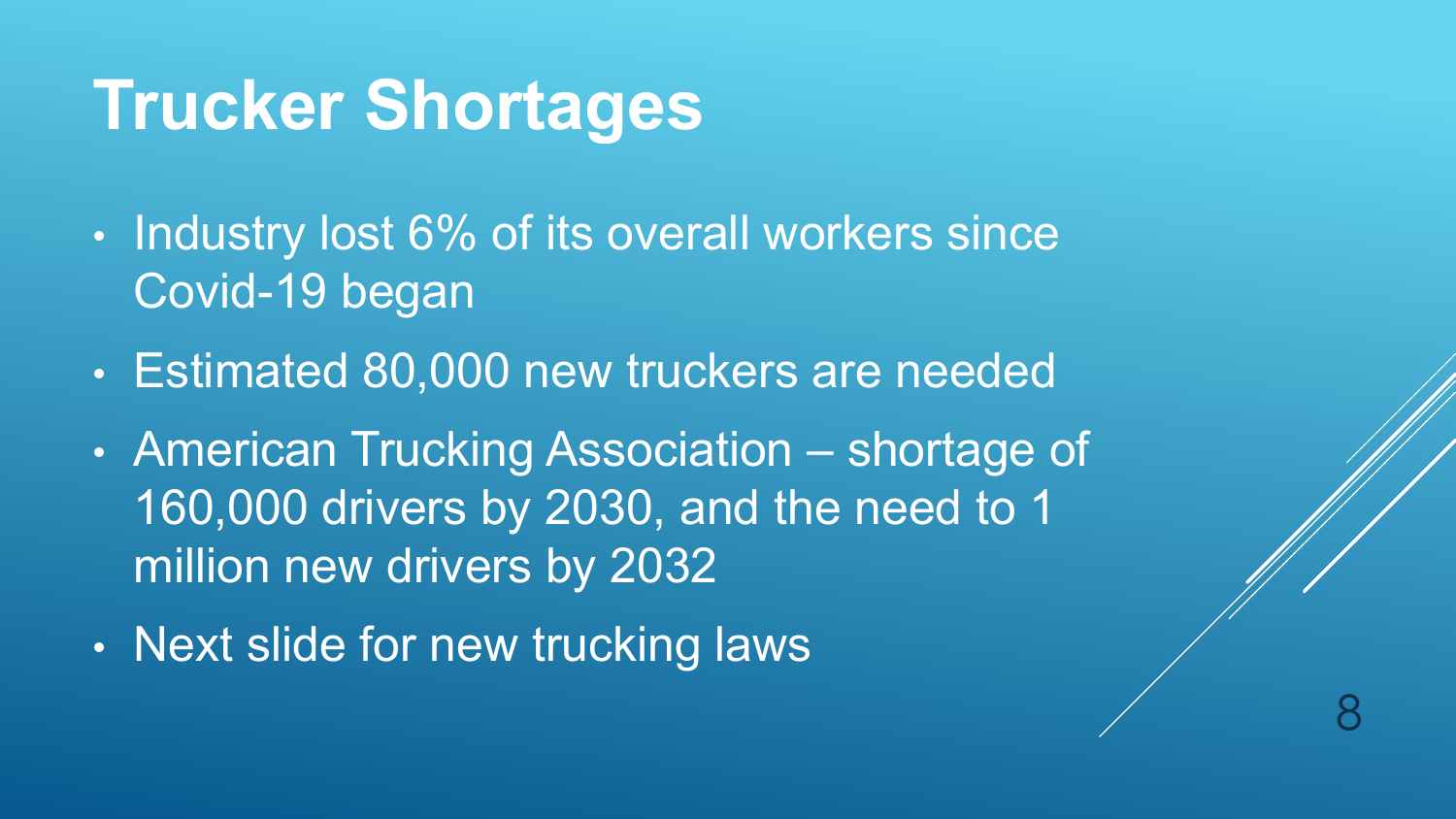#### **New Trucking Laws**

- New Minimum Requirements to acquire CDL includes drug testing, safety rules,etc.
- Federal Motor Carrier Safety Administration proposal for people under 21 for interstate commerce
- Apprenticeship program could create up to 25,000 new drivers per year, New rules effective February 7, 2022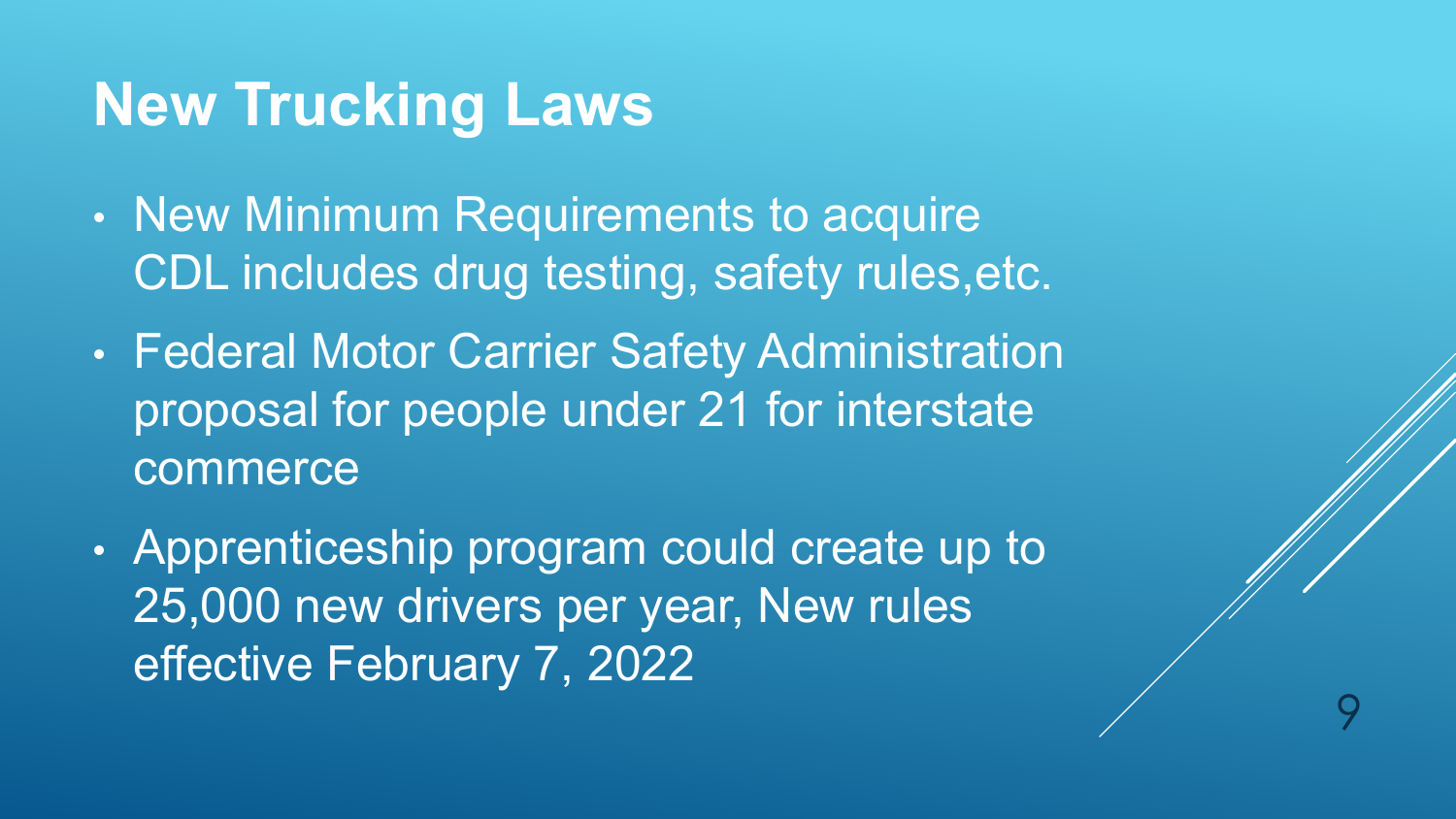# **The Automotive Industry**

- Build to Order: New rules for GM and Ford. Lets look at the next slide.
- Push towards Electric Vehicles. More later in this program.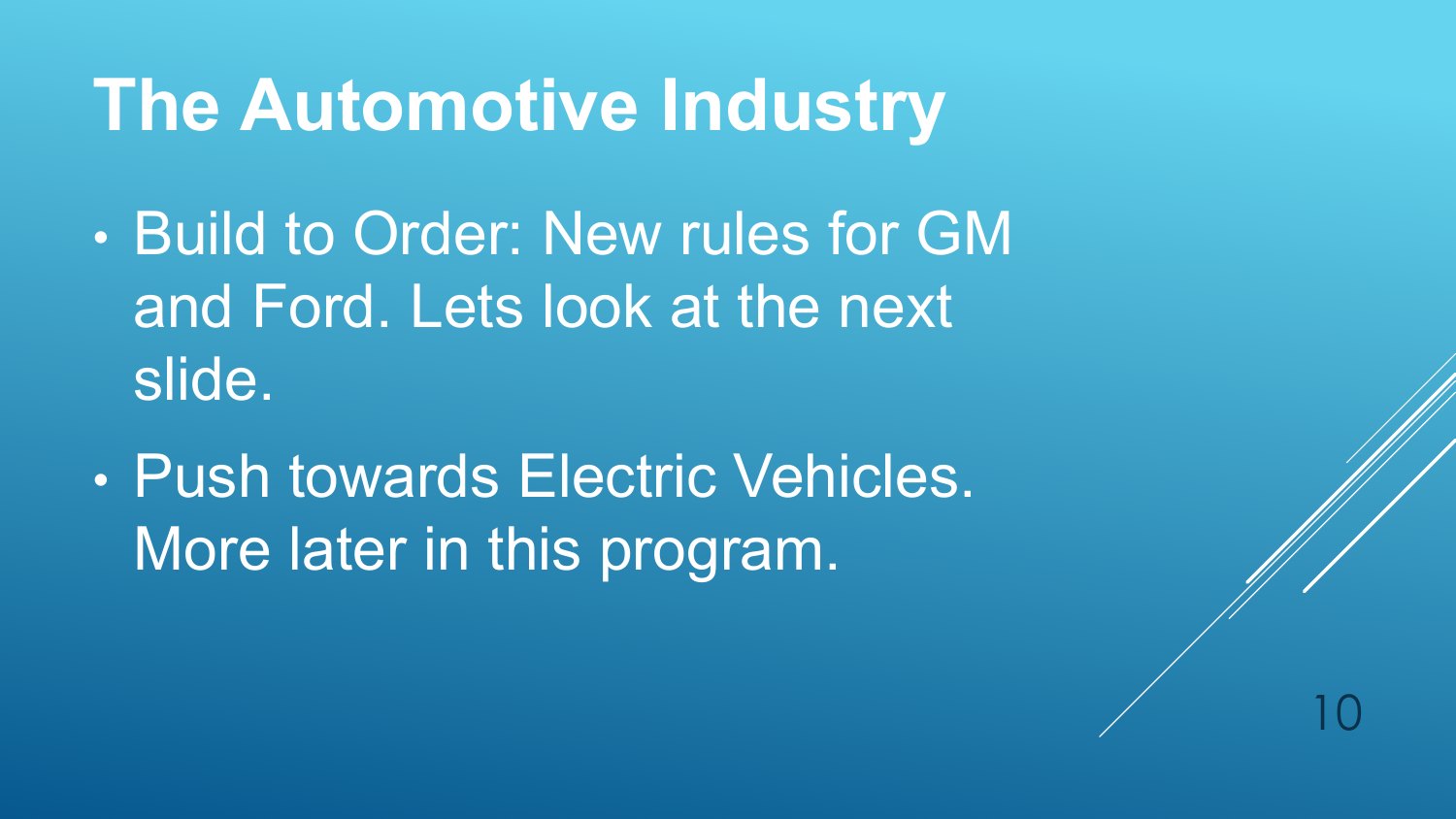# Build to Order

• Pros

o Order exactly what you want, every feature

• Cons

o Variable lead times, 4-12 weeks, goes back to supply chain issue

o Computer Processing Chip shortages

• Ford and GM

o Ford

1/3 of all sales are now order to delivery now

o GM

- Never get back to the inventory levels of pre-covid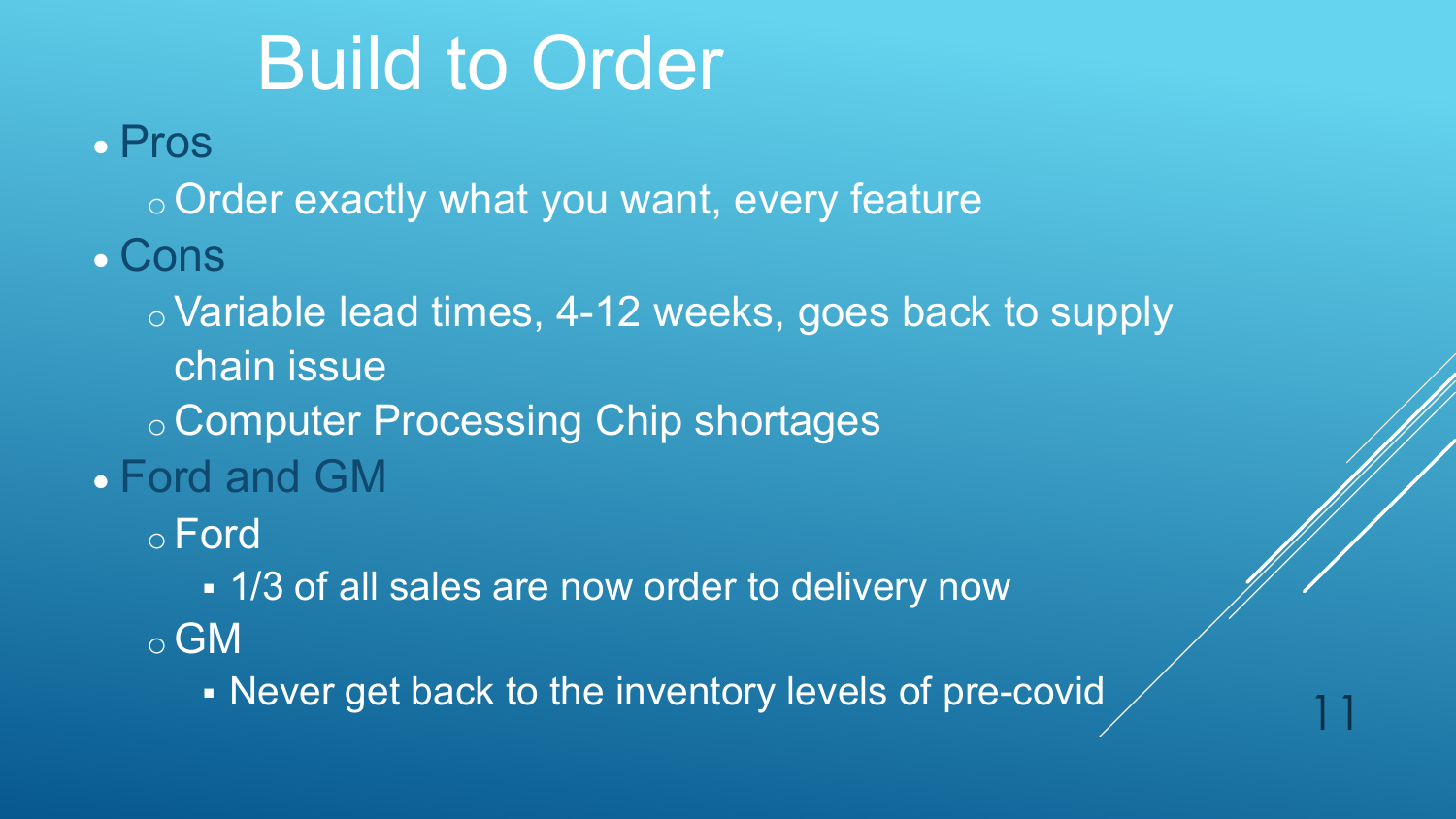# **State and Federal Legislations**

- Emission levels on new vehicles
- Requirement of zero emission vehicles
- Phasing out gas vehicles
- But there are problems !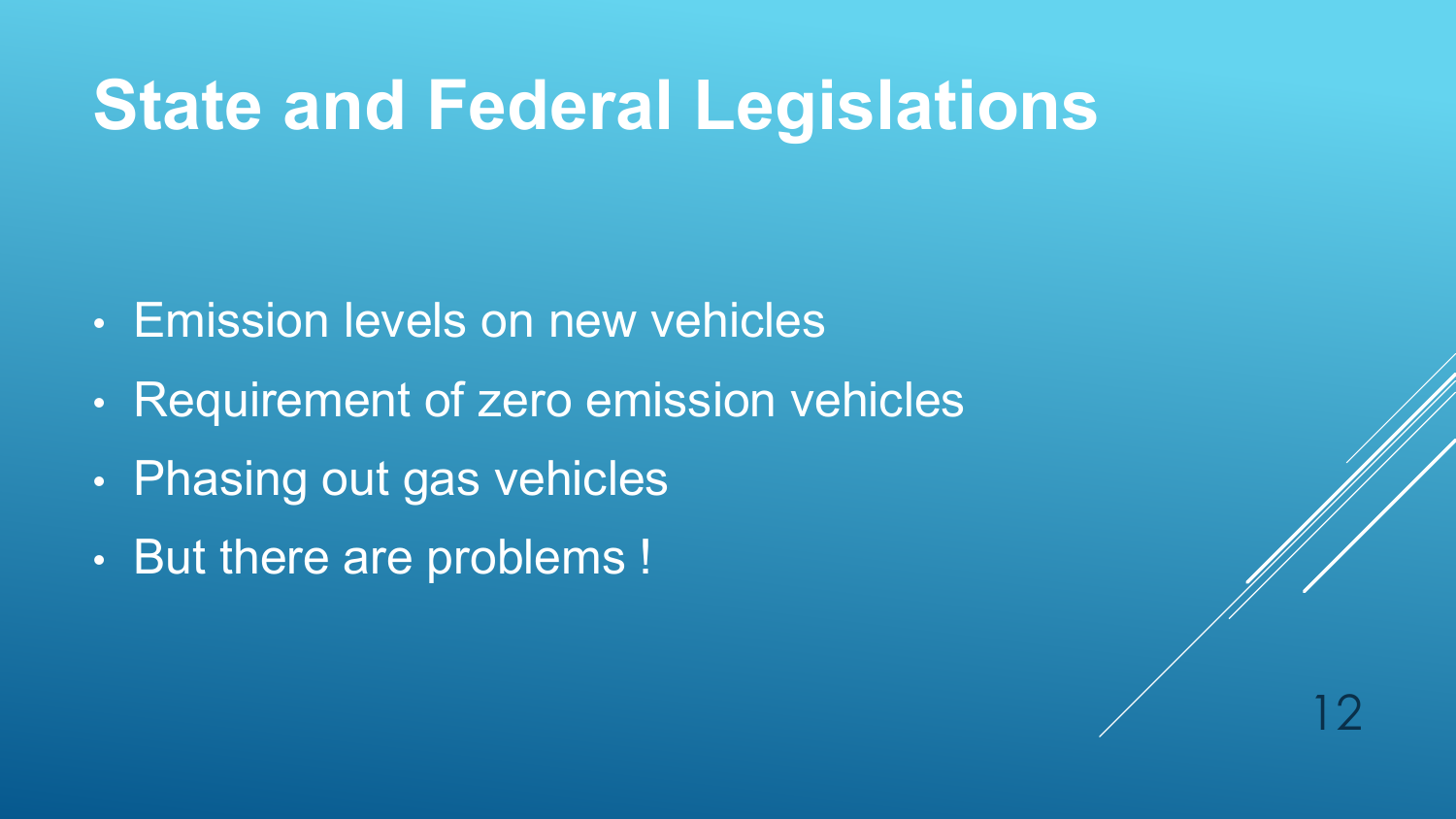### **Insurance Rates**

In 2022, the [average cost of car insurance](https://www.bankrate.com/insurance/car/average-cost-of-car-insurance/) will probably rise for many drivers. Several major auto insurers, including Allstate, Progressive, Geico and State Farm, increased rates in late 2021 or early 2022 in many states. Allstate and its subsidiaries, for example, have had 20 rate increases approved in 13 states since November 2021. Rate increases from a handful of companies studied vary from [around 3% to just under 12%](https://www.spglobal.com/marketintelligence/en/news-insights/latest-news-headlines/progressive-allstate-hike-private-auto-rates-in-november-2021-68318129), according to S&P Global Market Intelligence.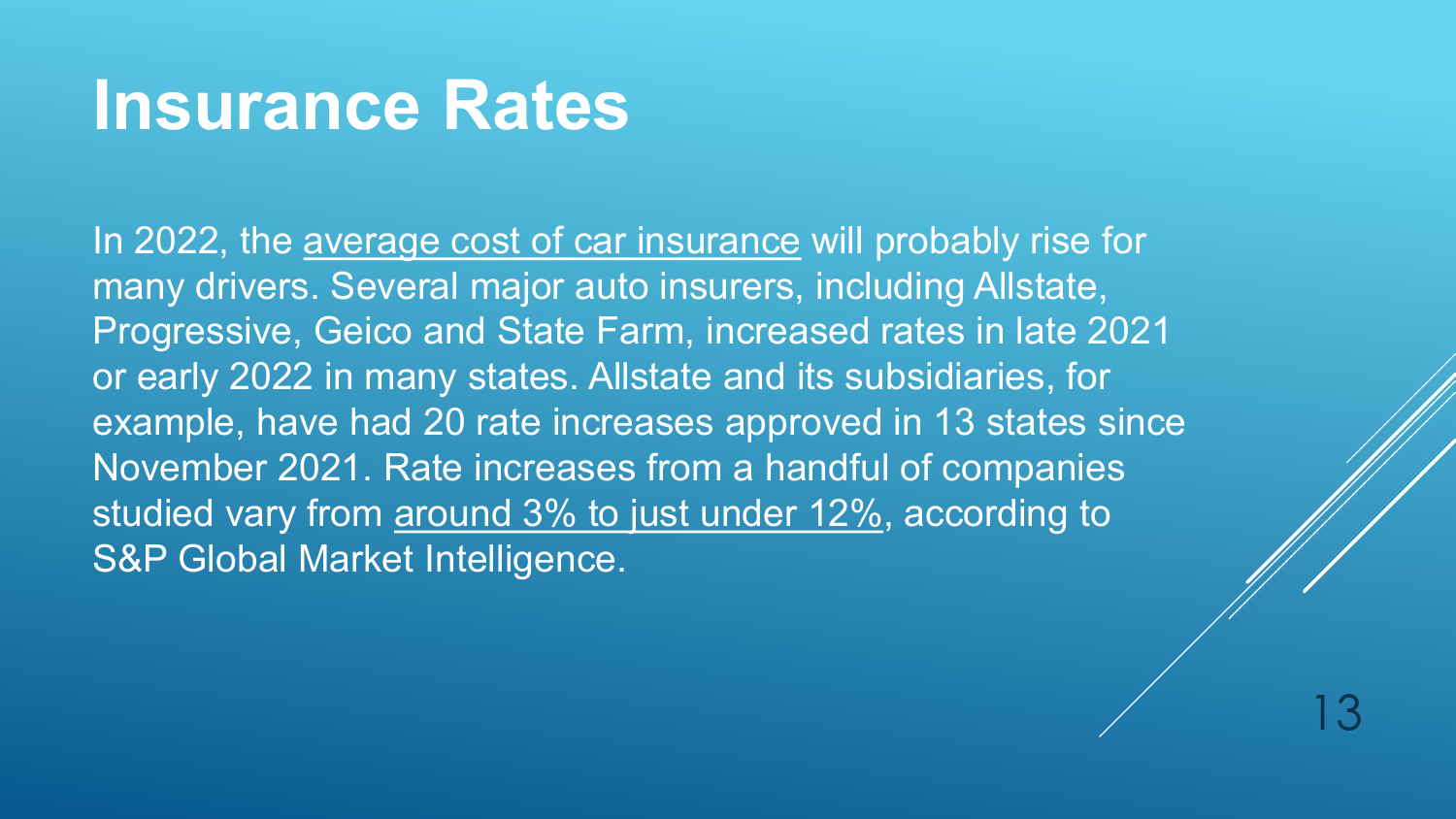### **Push for Public Transportation**

The U.S. Department of Transportation's Federal Transit Administration (FTA) announced that more than \$4.7 billion in Fiscal Year 2022 transit formula funding is now available to transit agencies, states, and Tribal governments to support public transportation – and public transportation jobs – throughout the country.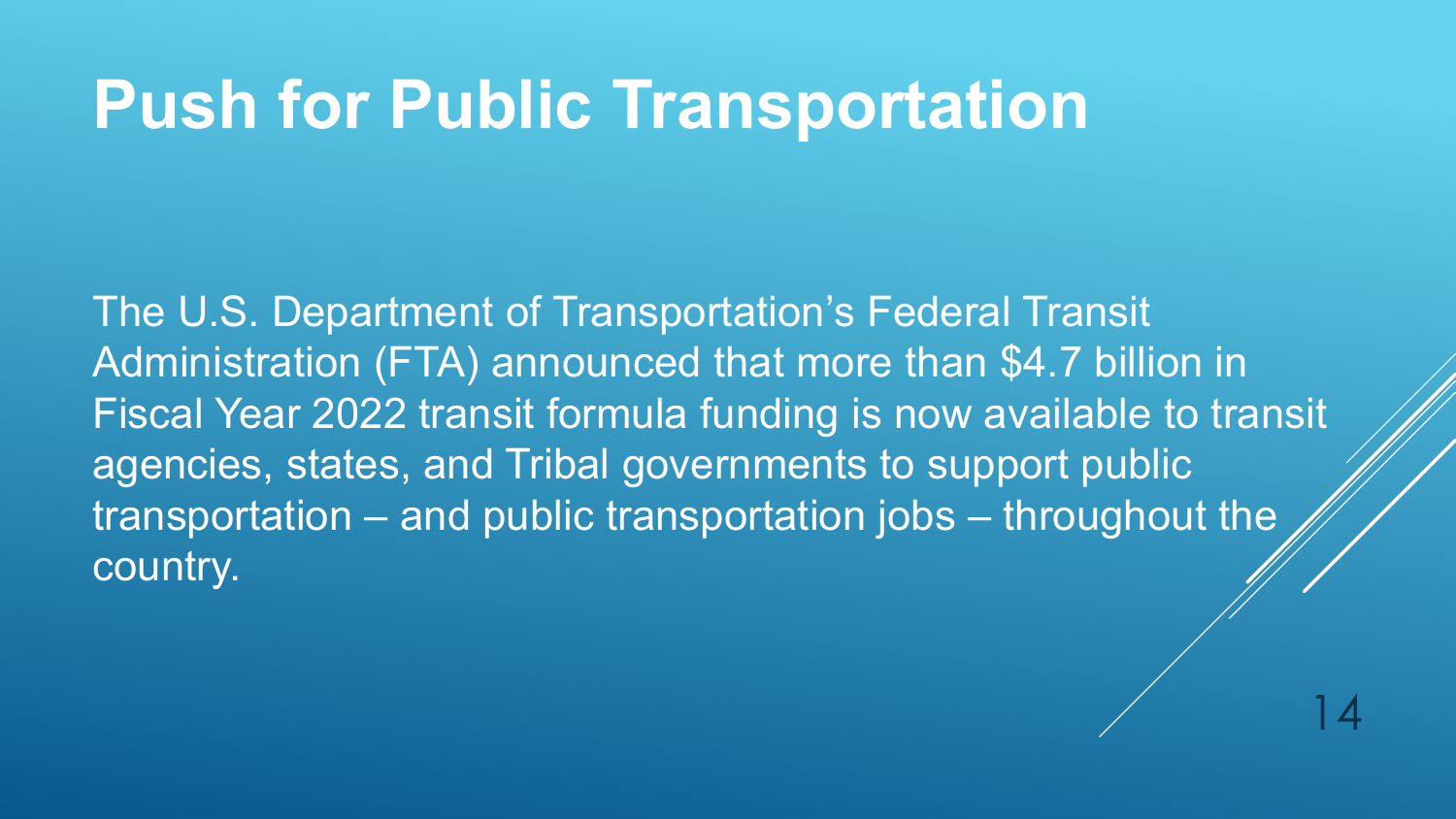# Electric Charging Vehicles

- The global **[Electric Vehicle Charging Station Market](https://www.marketsandmarkets.com/Market-Reports/electric-vehicle-supply-equipment-market-89574213.html)** size is projected to grow from 2,354 thousand units in 2022 to 14,623 thousand units by 2027, at a CAGR of 44.1%. Automotive companies and component manufacturers are investing significant amounts in research and testing of EV charging technology.
- Factors such as rising sales of EVs around the world, along with the growing demand for zero emission transport will boost the demand for the Electric Vehicle Charging Station Market.

15

• More on the next slide.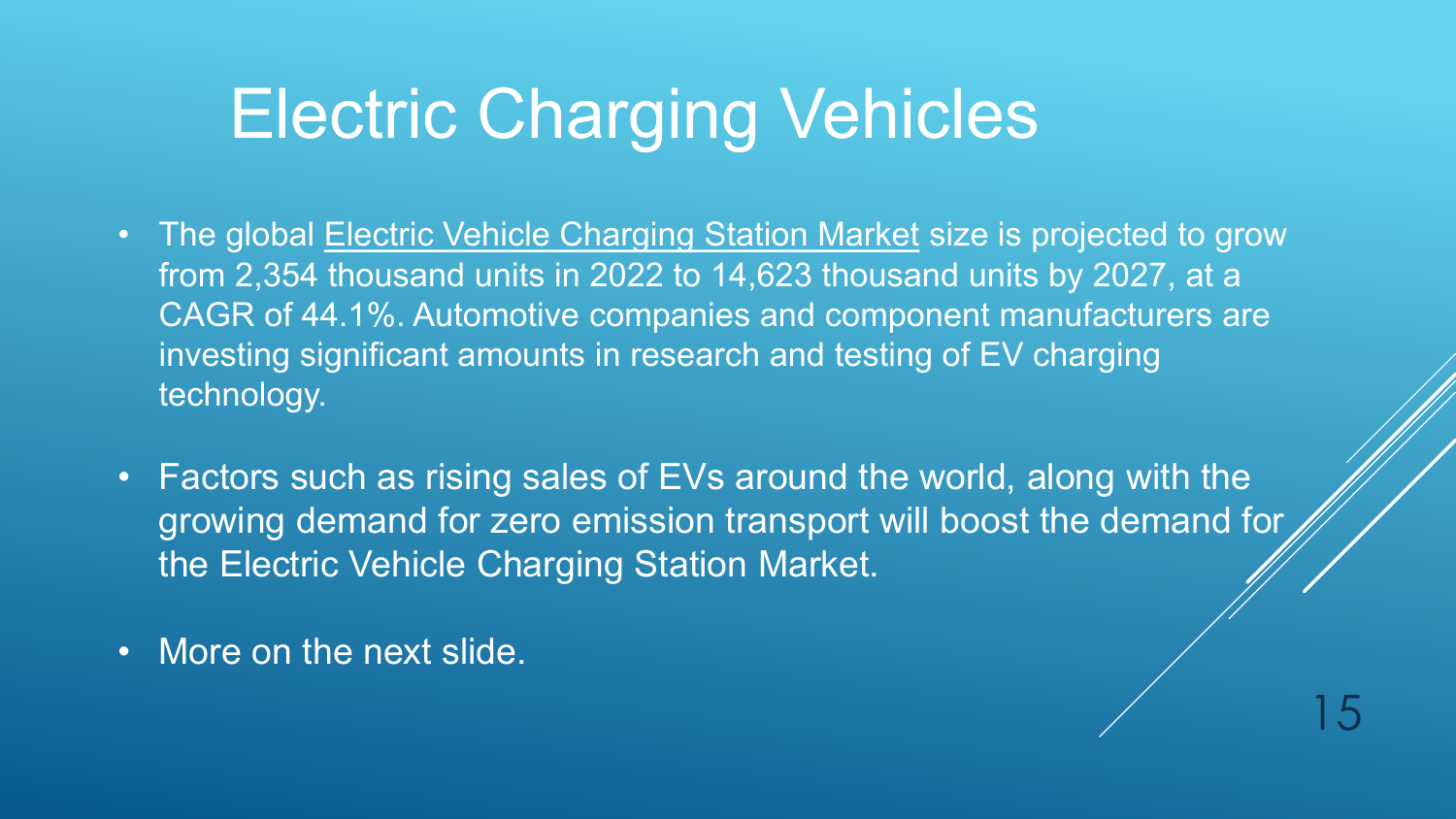### **Electric Charging Stations**

 According to Precedence Research, the global [electric vehicle charging station](https://www.globenewswire.com/Tracker?data=9kouKr9FiaTbX3nHKzYH2wTaMv2EwCufsVJLKZ0UiAnjsO3hX6zVMYCDDmxjKFXn6ZKtvuduu1F9hdv_iHvMaC_0lunTOunSBllG2zvdluSvDZSIExOe5uMjRcauqq55SOMPKhKGOVSczSLvoDcIf_7CY1FJ3_VYHsh0FlGMKEFCTYGYvhHlQ2qKIOtA2ZQR)  market size was estimated at USD 35.50 billion in 2021.

 Rise in the usage and adoption of electric vehicles has emphasized the requirement to develop charging infrastructure. Significant investments by the manufacturers are likely to cater to the growing demand for EVs and play a main role in the market evolution.

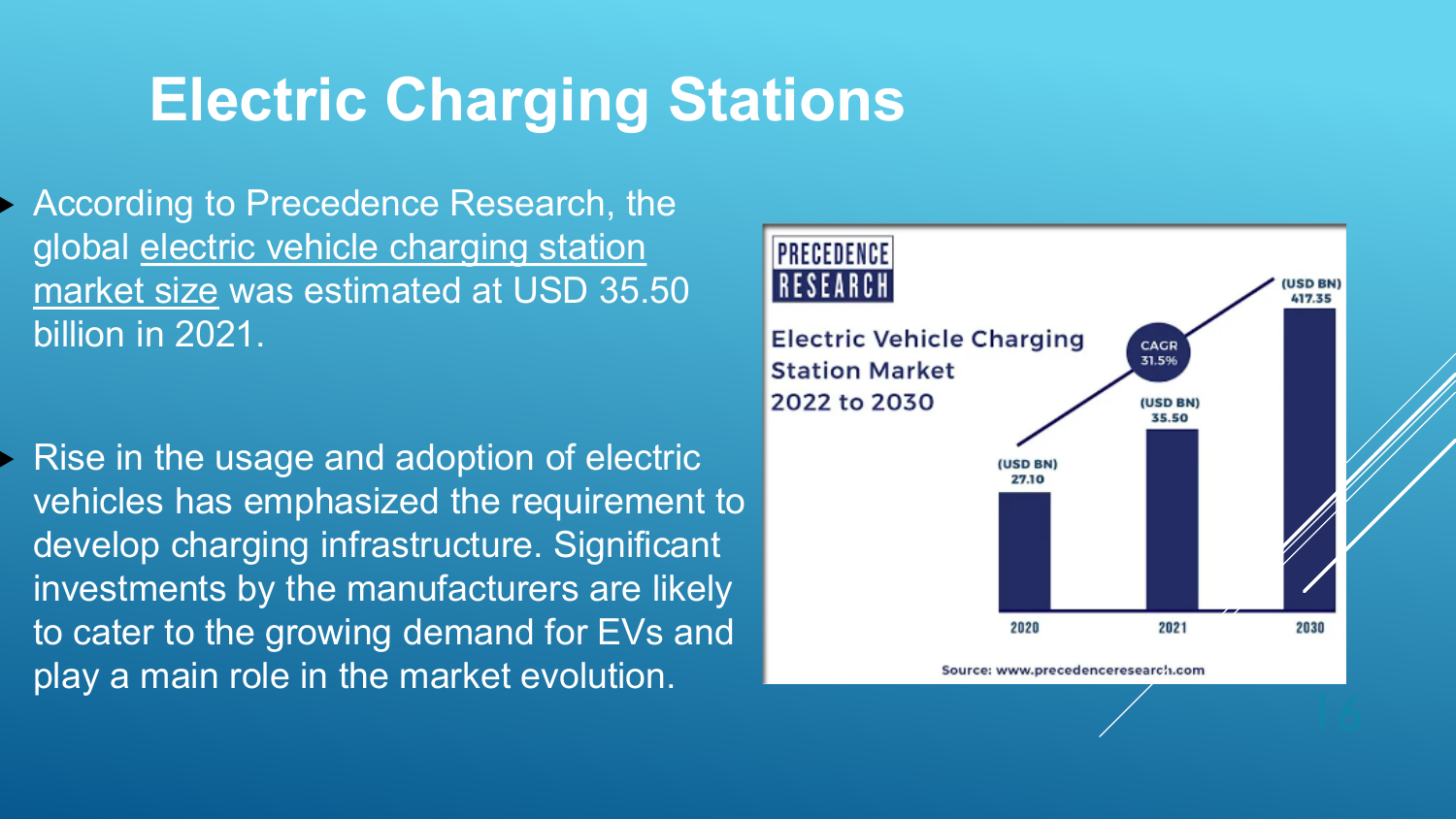### **Alternative Fuel Sources**

- Hydrogen
- Ethanol
- Compressed Natural Gas
- Remember "Back to the Future" with garbage as fuel. Now is the future.